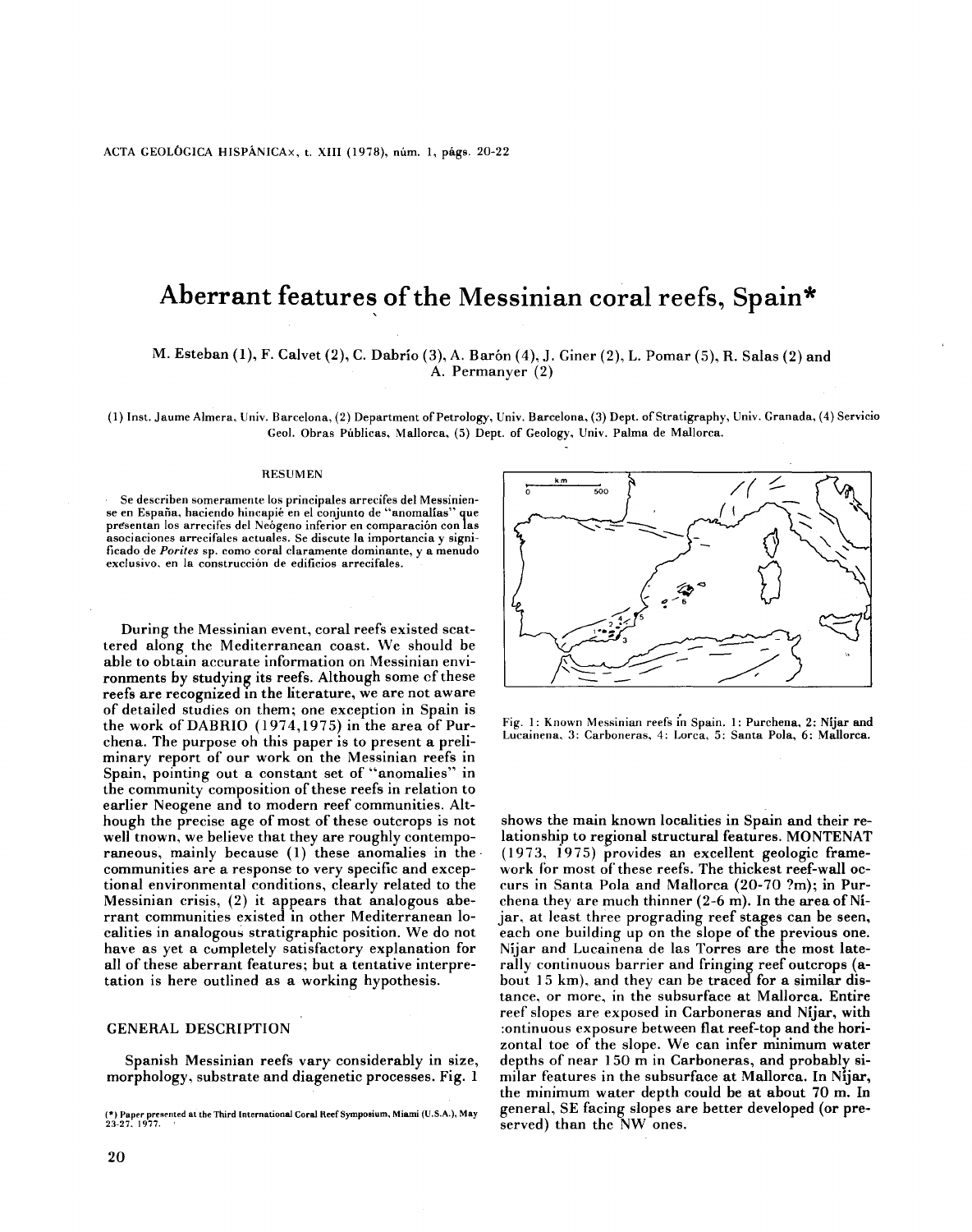Heef substrata are ailiciclastic fan deposits in Purchena and Lucainena. volcanics in Carboneras (probebly with atoll-like morphologies), and older Miocene sediments in Mallorca. Preservation of wide reef-wall buttresses is particularly good in Santa Pola and Níjar, and to a lesser degree in Carboneras. Evidence of extensive submarine cementation is found in Mallorca and decreases toward the west. In Purchena there is practically no cementation. The inferred water turbulence was very high in the area of Mallorca. and in general also seems to be diminishmg toward the west. Cravitational displacement of reefbloeks and sediment is quite common during the Messinian and Lower Pliocene. A characteristic vertical fracture system parallel to the reef-front seems to have contributed to slope instability.

All these variations are suggestive of a complex paleogeography; in general, the open sea should be toward the east and, apparently, there is not much evidence of good communication with the Atlantic.

## REEF COMMUNITIES

In view of the variability in the Spanish Messinian reefs, the rather constant coral composition is here considered to be quite significant. The reef builder in the Spanish Messinian is *Porites* sp. This coral is clearly dominant, and often exclusive, in the reef-wall framework. The typical *Porites* morphology is longn vertical. bifurcating or trifurcating sticks. 2-10 cm thick and up to 4 m high, in bush-like and organlike configur-ations. In more exposed areas *Porites* appears in successive flat colonies connected by vertical columns. In more protected áreas hemispherical star coral heads of *Sidereastrea* sp and *Montastrea* sp may occur. Although these coral heads may be up to 50 cm in diameter they are not conspicuous as reef builders. In some places star-corals adapt a columnar colonial morphology similar to *Porites*. Brain corals are less comon cxeept at sorne points Puchena, the area with the highest coral diversity in the Spanish Messinian. That high diversity occurs in the less expected locality, with the thinncr reefs. poor cementation, and probably less wave action away from the inferred open seas to the east. Significantly, in this locality *Perites* is smaller than farther east, but still is very abundant and has the same morphology.

In the area of Santa Pola, and probably in Carboneras and Mallorca, *Porites* is intergrown or closely associated with blue-green (?) algal stromatolite bioherms, one to tens of meters high, in the reef-front. This *stromatolite-Porites* association is also well developed in oolitebar sequences in more shelfward positions. The apparent absence of tidalite sequences, fenestral frabrics or indications of emergence, together with the stromatolite morphology (units up to 15 m thick 01' perfect hemispheroidal heads up to 10m in diameter), may suggest a rather deep submarine environment.

Production of *Halimeda* sp is usually very high. This codiacean alga occurs in thick (2-5 m) packstone beds in the fore-reef slope. Red alga nodules and branches, vermetid gastropods, bryzoans and serpulid worms are present in some locations, but do not play a significant role as binders in the reef-wall framework. Organic boring (sponge, mollusc, worm, alga, fungi) of the reef is abundant in some places, specially in Mallorca.

### ABERRANT FEATURES

In the community composition of the Spanish Messinian reefs that we have briefiy summarized, we find a significant set of anomalous or aberrant features:  $(1)$  A drastic reduction of diversity of reef-building species, in comparison with earlier Miocene, or older, reefs in the area (CHEVALIER, 1961, PERMANYER and ES-TEBAN  $1973$ ; (2) The exclusivity to the Messinian of <sup>t</sup> he largc size and shape of *Perites,* This group appeared in the Midd!e Cretaceous and is well represented in reefs since the begining of the Cenozoic, showing colonial morphologies similar to the ones of modern speeies. Only during the Messinian do they develop exceptionally large columns and flat-and-column structures, or appear in exclusive *Porites-reei;* (3) The presence and abundance of stromatolites in a reef front or in areas associated with corals, *Halimeda* and bryozoans, all these supposedly sensitive indicators of normal marine conditions.

## INTERPRETATION

These anomalous or aberrant features produce a special archaic aspect in the Messinian reefs in relation to other reef communities in the area. These features reflect conditions of growth that differ considerably l'rorn "normal" marine. *Porites* and *Sídereastrea* are known in modern seas as the corals more resistant to salinity and temperature variations or to waters high in suspended sediment. However, in these physically stressed modern environments they occur as small and isolated colonies, in contrast with the ones in optimal marine conditions. This suggests that another kind of ecological control had to favor the huge Messinian *Po*rites colonies, perhaps growth in absence of ecologic competition.

## WORKING HYPOTHESlS

Our hypothetical interpretation in ilies two stages. First. a Messinian crisis (salinity -) would eliminate most of the normal marine biota, only preserving some 01' the more resistant speeies (particularly, *Porites* and *Sidereastrea*) and favoring the development of stromatolites. Second, a rapid re-establishment of normal or near-normal marine conditions would provide these communities with the opportunity for growth in a noneompetitive situation. The problcmatic part of this hy-